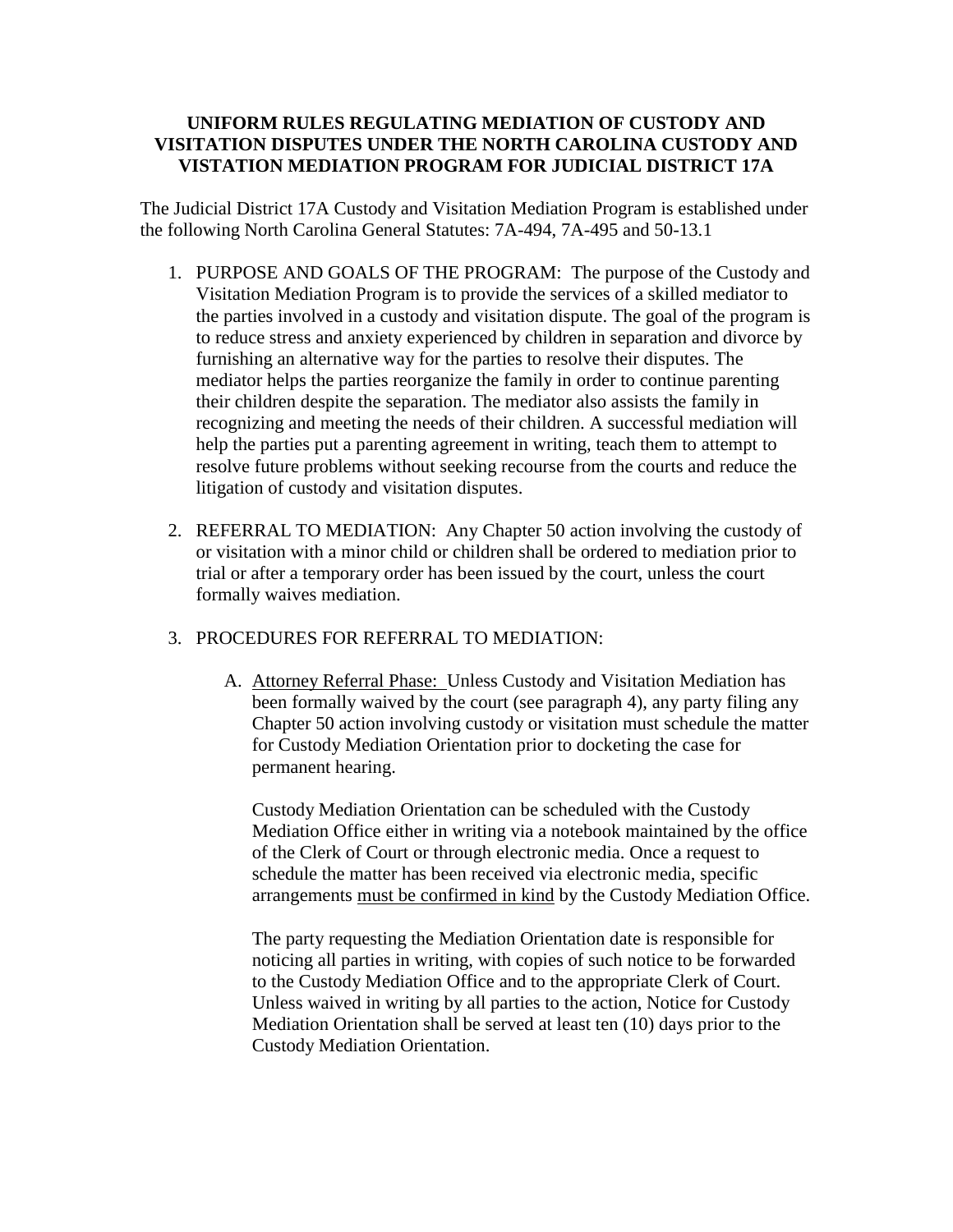If one or more of the parties is not present for the Custody Mediation Orientation as scheduled, or if one or more of the parties appears more than fifteen (15) minutes late for the Custody Mediation Orientation, then the case will be rescheduled to the next available date by the Custody Mediation Office and written notice of the rescheduled date will be given to the appropriate party and/or their legal counsel. If one or more of the parties is not present for the rescheduled Custody Mediation Orientation or if one of more of the parties appears more than fifteen (15) minutes late for the Custody Mediation Orientation, then the Court will be notified in writing of the same. At the Court's discretion, a Judge may sign an Order for Mediation. Any party failing to appear for Custody Mediation Orientation may be subject to the contempt powers of the court.

B. Attorney Referral for Expedited Mediation: Any party seeking to schedule an Expedited Custody Mediation must submit a request to the Custody Mediation Office either in writing or via electronic media (as noted above). Expedited Custody Mediation will be scheduled only at the discretion of the Custody Mediator or as ordered in writing by a District Court Judge. Once a request to schedule the Expedited Custody Mediation has been received, specific arrangements will be confirmed in kind by the Custody Mediation Office.

The party requesting the Expedited Custody Mediation is responsible for noticing all parties in writing with as much advanced notice as possible. The party requesting the Expedited Custody Mediation is also responsible for ensuring that copies of such notice are forwarded to the Custody Mediation Office and to the appropriate Clerk of Court.

If one or more of the parties is not present for the Expedited Custody Mediation as scheduled or if one or more parties is more than fifteen (15) minutes late for the Expedited Custody Mediation, then the case will be rescheduled to the next available date by the Custody Mediation Office and written notice of the rescheduled date will be given to the appropriate party and/or their legal counsel. If one or more of the parties is not present for the rescheduled Expedited Custody Mediation or if one or more parties is more than fifteen (15) minutes late for the Expedited Custody Mediation, then the Court will be notified in writing of the same. At the Court's discretion, a Judge may sign an Order for Mediation. Any party failing to appear for Expedited Custody Mediation may be subject to the contempt powers of the court.

C. Time-Referral Phase:If the counsel for the parties should fail to schedule mediation within 45 days of the filing of the action, an Order for Mediation may be issued by the Judge. If such an Order is issued during the course of a judicial proceeding, then the assisting Clerk of Court will be responsible for providing notice to all parties and/or their legal counsel,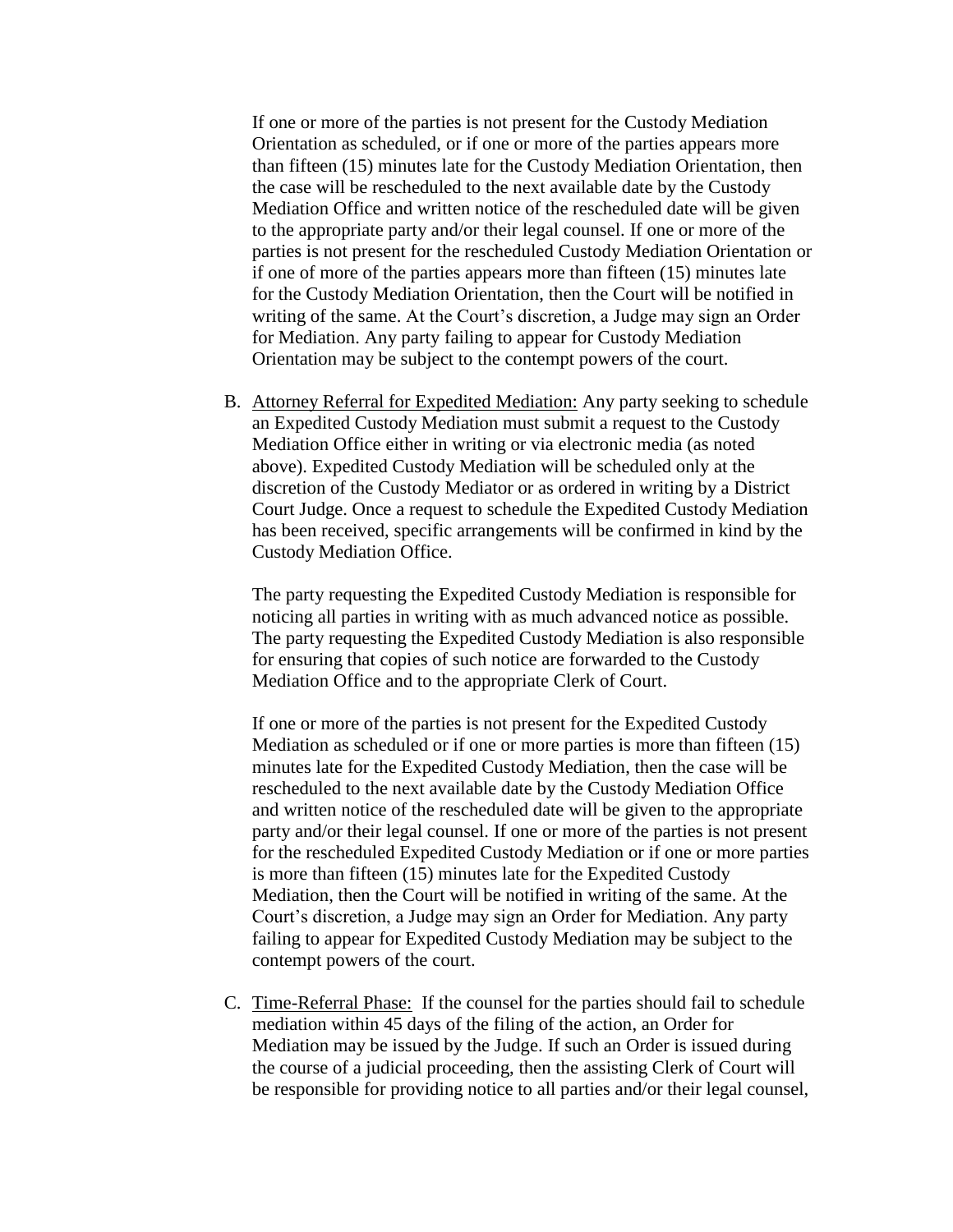once specific arrangements for the Custody Mediation Orientation have been confirmed with the Custody Mediation Office. If such an Order is issued outside the course of a judicial proceeding, then the Custody Mediator will be responsible for noticing all parties not less than ten (10) days prior to the Custody Mediation Orientation. Parties failing to comply with any Order for Mediation may be subject to the contempt powers of the court.

- D. Judicial Referral: At the discretion of the presiding Judge, a Chapter 50 case may be ordered to Custody Mediation from the bench. The assisting Clerk of Court will be responsible for providing notice to all parties and/or their legal counsel, once specific arrangements for the Custody Mediation Orientation have been confirmed with the Custody Mediation Office.
- 4. WAIVER OF MEDIATION: On its' own motion, or that of either party and/or their legal counsel, the Court may waive mediation of a contested custody or visitation matter for good cause. Good cause may include, but is not limited to, a showing of undue hardship to a party, an agreement between the parties for voluntary mediation, allegations of abuse or neglect of the minor child, allegations of alcoholism, allegations of drug abuse, allegations of domestic violence or allegations of severe psychological, psychiatric, or emotional problems. Where either party resides more than 50 miles from the Court, such distance may be considered good cause. Requests for waivers of mediation will be made to and approved only by the Court via the use of AOC-CV-632.
- 5. THE MEDIATION PROCESS: Unless Custody Mediation has been waived by the Court, the parties shall participate in one orientation session and at least one mediation conference. The Custody Mediation program shall operate in accordance with North Carolina General Statue 50-13.1, preserving the confidentiality of the mediation process.

The mediator shall assist the parties in focusing on the needs of their children, the need to reorganize the family and use its' strengths, and the need to maintain continuity of relationships and stability in the child's life. The mediator will help to explore the options available to the parties that will best accomplish these goals.

Custody mediation will not proceed with any party who is incarcerated.

A. ORIENTATION: Prior to mediation, an orientation session is held at which the goals and procedures of the mediation process are explained to the parties. Orientation will be held on a regular schedule to be maintained by the Mediator's office. Third parties will be allowed in orientation only at the discretion of the Mediator and no children will be allowed. Parties are required to attend the orientation session and at least one (1) mediation conference session before withdrawing from the process. The parties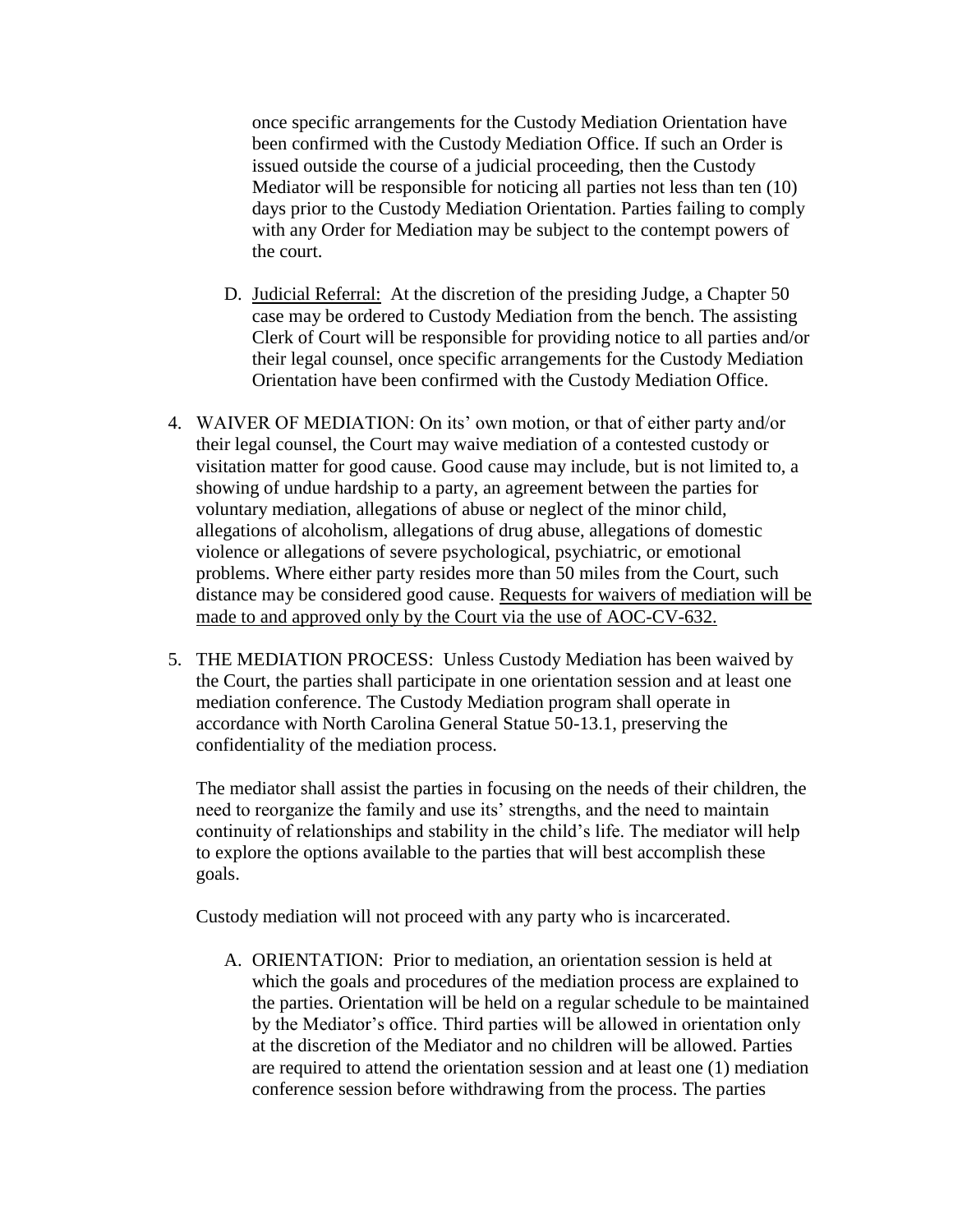involved will schedule their mediation conference session at the conclusion of the orientation.

B. MEDIATION CONFERENCE SESSION: Only the plaintiff(s) and defendant(s) named in the Chapter 50 action will be allowed to participate directly in the mediation conference session. The participation of others, including children or any other third parties, will be only at the discretion of the Custody Mediator. Generally, attorneys are not present in mediation conference sessions.

If one or more of the parties is not present for the Custody Mediation Conference as scheduled or if one or more parties is more than fifteen (15) minutes late for the Custody Mediation Conference, then the case will be rescheduled to the convenience of the party present by the Custody Mediation Office and written notice of the rescheduled date will be given to the appropriate party and/or their legal counsel. If one or more of the parties is not present for the rescheduled Custody Mediation Conference or if one or more parties is more than fifteen (15) minutes late for the Custody Mediation Conference, then the Court will be notified in writing of the same.

In cases involving three or more parties, mediation may proceed without the presence of one (1) or more parties, if the absence of the party is noted in any resulting Parenting Agreement and the absent party's right to petition the court in the future is duly noted therein.

At the Court's discretion, a Judge may sign an Order for Mediation. Any party failing to appear for Custody Mediation Conference may be subject to the contempt powers of the court.

- C. On a limited basis Custody Mediation Conferences may be conducted via telephone, via Web/Ex, via teleconferencing or through other available electronic means, at the discretion of the Custody Mediator, with the consent of the District Court Judge. However, these types of Custody Mediation Conferences may only be conducted after at least one (1) faceto-face session has occurred between the Custody Mediator and the parties.
- D. As a result of the mediation conference session, the parties may enter into a full agreement of the issues discussed, a partial and/or a temporary agreement of the issues discussed, or the parties may fail to reach an agreement. A full agreement represents resolution of all issues surrounding custody and visitation that have been addressed.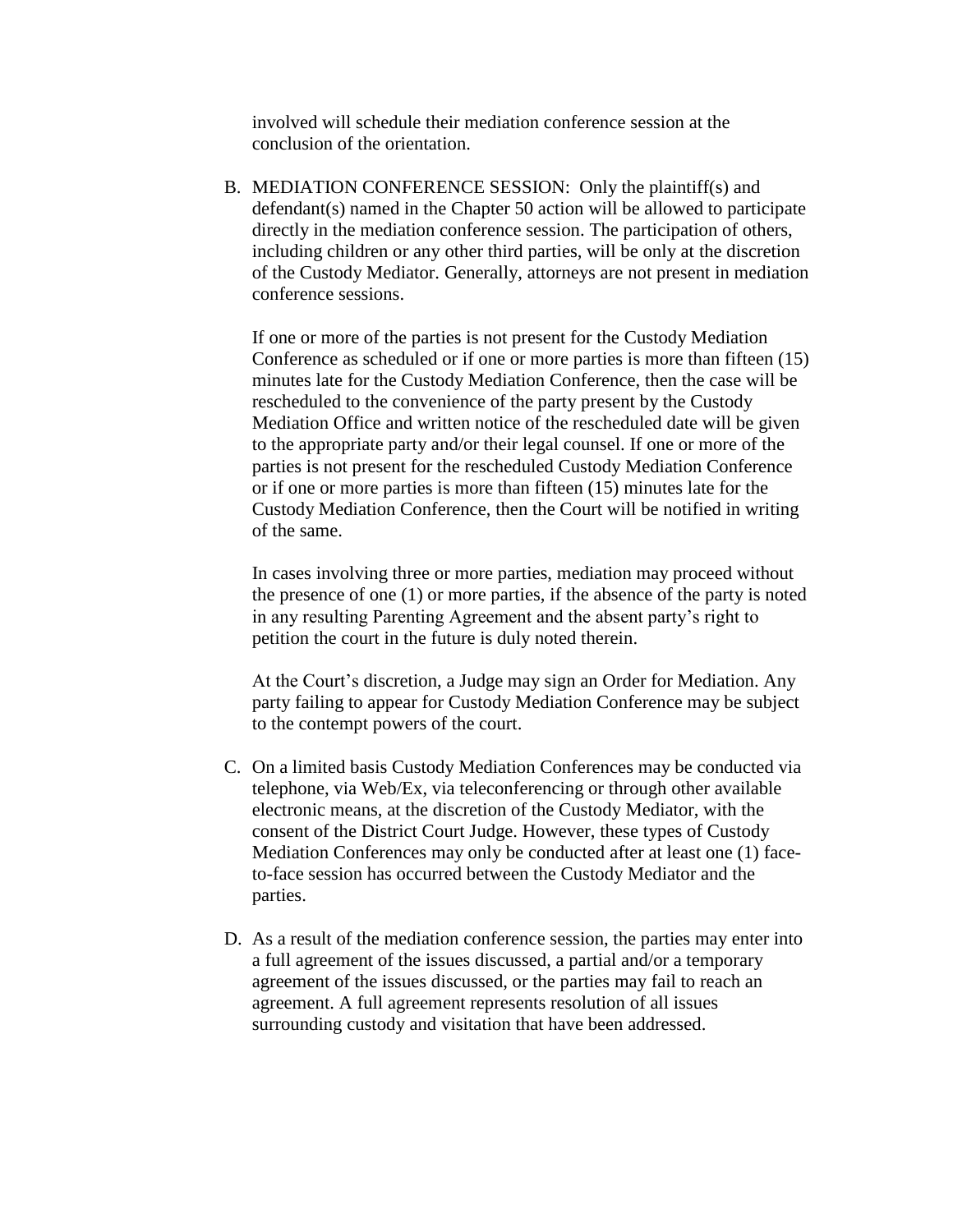A partial parenting agreement will represent all of the issues surrounding custody and visitation that have been resolved, as well as contain a listing of those issues that remain open to litigation.

A temporary agreement represents resolution of all issues surrounding custody and visitation that have been addressed. However, a temporary agreement will be time limited, with a specified plan for when the parties will return to mediation to discuss a more permanent parenting plan.

Both the court and the attorneys will be notified of the disposition of each mediated case, although information discussed during the course of the mediation conference sessions remain confidential in accordance with the guidelines of the mental health professions. The Custody Mediator maintains a neutral stance with regard to the outcome of the mediation process and at no time will any Custody Mediator testify on behalf of any party, in any manner.

- E. In the event that the parties are able to reach agreement on issues surrounding custody and visitation, a copy of any memorandum of understanding (Parenting Agreement) will be sent to all parties and all attorneys, typically within seven (7) to ten (10) days. The parties and attorneys will typically have a period of ten (10) to fourteen (14) days from the mailing of the proposed memorandum to consult with counsel before returning the notarized, signed Parenting Agreement to the Custody Mediation Office. Any additions, corrections, deletions or re-negotiation of the terms of any drafted memorandum of understanding, will begin a new ten (10) to fourteen (14) day period as noted above.
- F. Any Parenting Agreement that has been signed and notarized by the relevant parties will be presented to a District Court Judge for review and signature. Upon approval, the District Court Judge will sign an Order Approving Parenting Agreement (AOC-CV-631) that shall make the Parenting Agreement a Custody Order within the meaning of NCGS 50, 50A, 14-320.1, 110-139.1, or other places within the General Statutes where the term "Custody Order" appears.

In the event that a Chapter 50 case has been mediated and resulted in a signed, notarized Parenting Agreement and a Chapter 50-B/50-C Restraining Order involving the same parties has also been ordered by the Court, then, the signed, notarized Parenting Agreement will be presented to the same District Court Judge who entered the Chapter 50-B/50-C Restraining Order, with a memorandum from the Custody Mediator indicating the existence of the Chapter 50-B/50-C Restraining Order.

Once any Parenting Agreement has been signed by the District Court Judge, it will be the responsibility of the Custody Mediator to file the